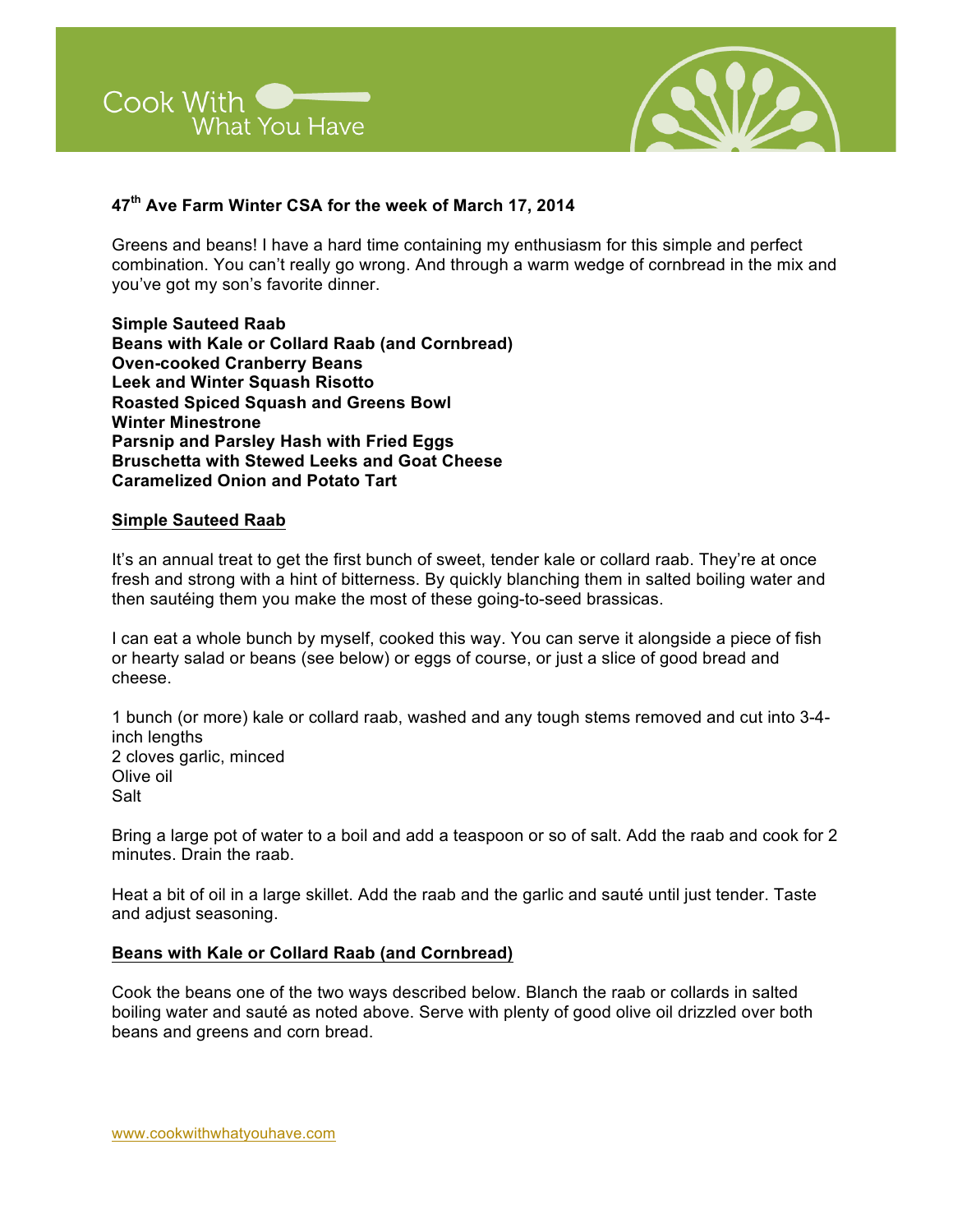# **Cornbread**

--*adapted from* Fields of Plenty *by Michael Ableman*

I make this for dinner regularly and it's lovely with the beans and greens this week, see above. It's very quick and nothing beats warm cornbread with honey for dinner and/or dessert. It's really best within a few hours of baking but it never lasts long around here. And you can toast it for breakfast the next day.

You can also make these as muffins (and freeze some for future use). When I make them as muffins I tend to add a cup or so of grated sharp cheddar and a couple of pinches of cayenne.

5 ½ Tbs butter, divided

1 ½ cups cornmeal (I use a fairly coarse/polenta grind but medium grind is fine too) ½ cup all-purpose flour

- 2 Tbs sugar
- 2 ½ tsp baking powder
- 1 tsp kosher salt
- 1 egg
- 1 ¼ cups milk

Preheat oven to 400 degrees. Melt 4 Tbs butter and let cool slightly. Combine cornmeal, flour, baking, powder, salt, and sugar in a medium bowl. Whisk the egg and milk together in a small bowl. Add melted butter and milk mixture to dry ingredients and stir quickly. Do not over mix. Heat a 9 or 10-inch cast iron frying pan over med-high heat. Add the remaining 1  $\frac{1}{2}$  Tbs butter to the pan. When the butter is melted and foaming pour the batter into the skillet. Bake in the oven until the corn bread is golden and a knife inserted in the middle comes out clean, between 15 and 18 minutes. Serve hot out of the oven with butter and honey or just plain.

### **Oven-Cooked Cranberry Beans**

This, no-soaking method takes about 90 minutes in the oven in a covered pot. It works beautifully so if you have the time by all means try this method.

Vermont cranberry beans (however many you have- you might as well cook all 2 or 4 cups at once) 2 bay leaves 2 cloves garlic, peeled and left whole Small chunk of onion (not chopped) A few leek tops

Preheat your oven to 300 degrees or 325 if your oven runs cool like mine does.

Put all the above ingredients in large heavy oven-proof pot for which you have a fairly tightfitting lid. Cover the beans with about 2-3 inches of cold water. Bring the beans to a boil on the stove top and then put in the oven, covered. Check after about an hour and give the beans a good stir. Re-cover and put back in the oven. Cook for another 30 minutes and check for doneness. You may need a little more time still. When tender, remove from the oven, add at least 2 teaspoons of salt, stir well and let sit for a while longer for salt to absorb. You'll likely need quite a bit more salt.

Beans cooked like this create an even richer, creamier broth (than the soaking and stove-top method, below) that you should by all means use, with the beans or in another soup, etc.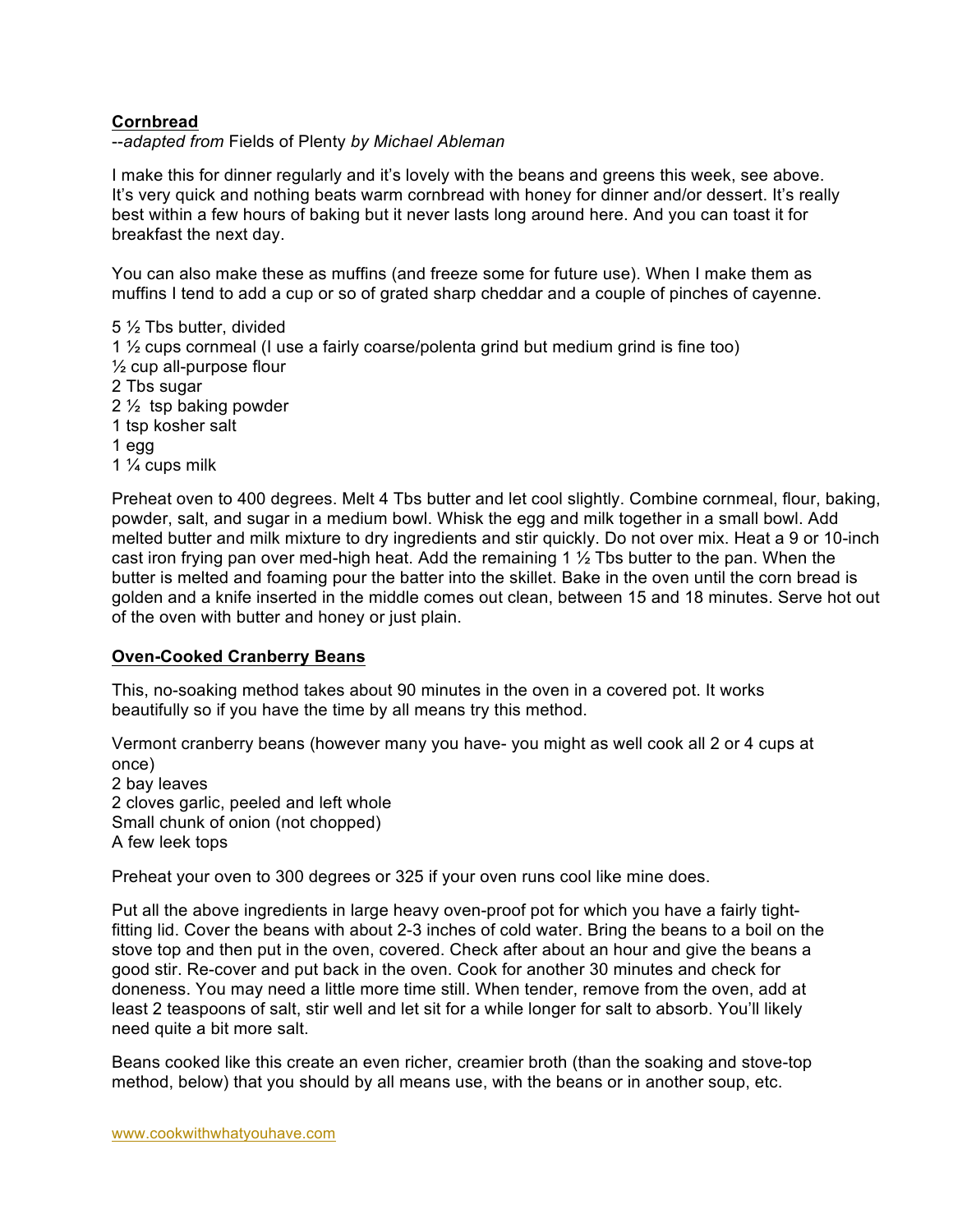# **Basic Dry Bean Soaking/Cooking Instructions**

Place dry beans in a bowl covered by about 4 inches of cold water. Soak over night or 6-8 hours. Drain and rinse beans.

Place soaked beans in a large pot and cover with cold water by several inches. Add a few whole, peeled garlic cloves, a bay leaf and a big chunk of peeled onion. Bring to a boil, turn down to a simmer and let cook covered until the beans are tender, stirring occasionally (this helps prevent some beans from softening before others.) I add salt towards the end of the cooking time and when you do add salt, be generous, as in at least 1 teaspoons sea salt to start if you're cooking 1 1/2 cups or so of dried beans. They'll may need more still. The time it takes for the beans to cook will vary depending on the kind/size of bean and the freshness of the dried beans. I'm guessing the borlotti will take about 30-35 minutes. Let beans cool in their liquid (if you're not in a rush) and then use, freeze, etc. If you're freezing some, fill your container with the beans and then ladle in the cooking liquid until the beans are almost covered. Cooked beans also keep in the fridge for 5-6 days and for several months in the freezer.

### **Leek and Winter Squash Risotto**

I made a leek and chanterelle risotto this week with dried chanterelle's given to me by a friend. It Was a very satisfying dish especially since I had good, homemade chicken stock in the freezer. A vegetable stock or veggie bouillon broth with work nicely too. And leeks and winters squash are one of my favorite risotto combinations and this will likely be some of your last winter squash for a long time.

This will be easier to make if you have a butternut squash as they are easier to peel raw. If you have an acorn type than you might bake the squash for 20 minutes first to make it easier to peel.

Olive oil and or a bit of butter (leeks love butter) 3-4 leeks, washed, trimmed and cut into thin half rounds 3-4 sprigs of thyme or 1 teaspoon dried 3 cups, peeled, ½-inch diced squash (see headnote) 6 cups vegetable or chicken stock or homemade veggie bouillon broth 1 generous cup arborio rice 1/2 cup dry white wine (optional) 1/2 cup freshly grated Parmesan cheese 2 tablespoons butter Sea salt and freshly ground black pepper

In a saucepan bring broth or stock to a boil and keep at a bare simmer. Be sure to taste the broth to make sure it's well-seasoned but not too salty.

In a large sauté pan over medium-high heat cook the leeks and thyme for about 7 minutes in a bit of olive oil and/or butter until soft. Stir in rice, stirring until each grain is coated with oil and cook for 2 minutes. Add wine (if using) and cook, over moderately high heat, stirring, until wine is absorbed. Add about 3/4 cup simmering broth and cook over moderately high heat, stirring frequently, until broth is absorbed. Add the diced squash and then keep adding broth until the rice is and vegetables are tender, about 15-18 more minutes.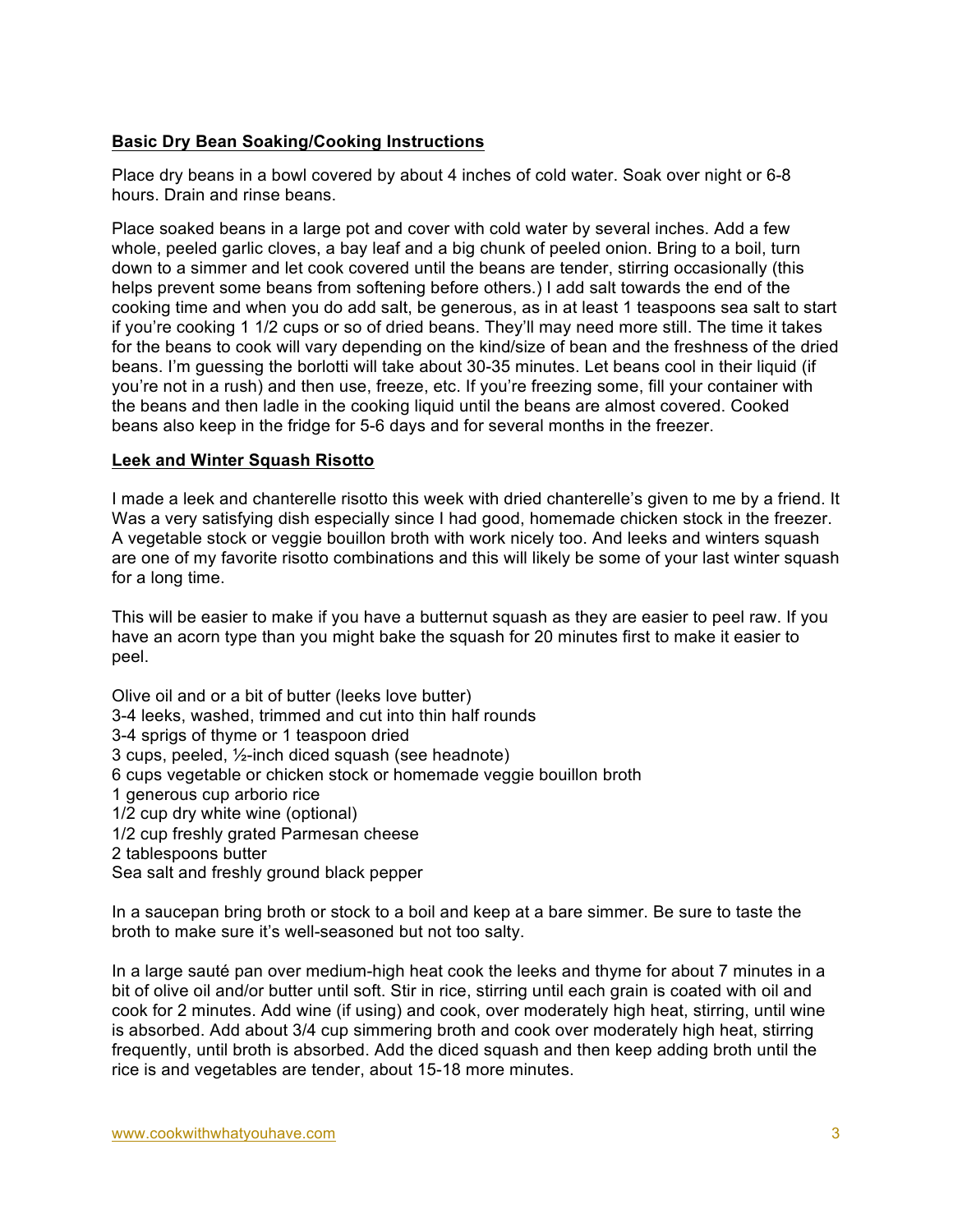Add the butter and Parmesan, another ladleful of broth—you want it to be quite soupy. Let rest for 7-10 minutes, covered, before serving. Most of the liquid will be absorbed. Taste and adjust seasoning with salt and or freshly ground black pepper.

### **Roasted Spiced Squash and Greens Bowl**

--inspired by The Sprouted Kitchen

1 small-ish butternut squash skin, peeled and cut into large dice 2 tablespoons olive oil, divided 1 tablespoon maple syrup 1 teaspoon whole grain mustard 1/4 teaspoon red pepper flakes (or less if you don't like much spice) 1/2 teaspoon cinnamon 1/4 teaspoon fresh grated nutmeg Salt and pepper 1 bunch kale or collard raab or 1 bunch kale, washed, trimmed and cut into bite-sized pieces 3 tablespoons minced shallot or red onion

Preheat the oven to 400.

Spread the squash on a rimmed baking sheet. Drizzle with 1 tablespoon of the olive oil, maple, mustard, cayenne, red pepper, cinnamon, nutmeg and a few generous pinches of salt and pepper. Toss gently to coat everything, adding another drizzle of oil or maple if it seems too dry. Roast in the oven for 30-35minutes or until the squash is tender and caramelized, tossing the vegetables half way through.

Blanch the greens in salted boiling water for 2-3 minutes. Drain well and toss with a little good olive oil.

Combine the warm, roasted squash, the blanched greens and minced onion and gently toss everything together. Enjoy warm.

### **Winter CSA Minestrone**

You can use some of all the vegetables in your share in this hearty soup. It will be beautiful, rich and complex in flavor. You can season it a variety of ways—thyme or sage or rosemary or cumin and coriander and parsley and some of the cayenne pepper you might still have—and adjust the ratio and combination of vegetables as you see fit. Add a little sausage or bacon at the beginning or use chicken stock or forget all the meaty ideas and let the vegetables shine on their own.

Olive oil and/or butter 2 leeks, well washed, cut in half lengthwise and cut crosswise into  $\frac{1}{2}$ -inch half rounds 1 onion or several shallots, diced 2 cloves garlic, sliced 1 parsnips, scrubbed or peeled and diced 2 potatoes, scrubbed and diced 1 bunch greens (raab or collards) or 3 cups or more chopped cabbage 2 cups peeled, diced winter squash 2 cups cooked beans, drained but liquid reserved Herbs and/or spices of your choice (see headnote)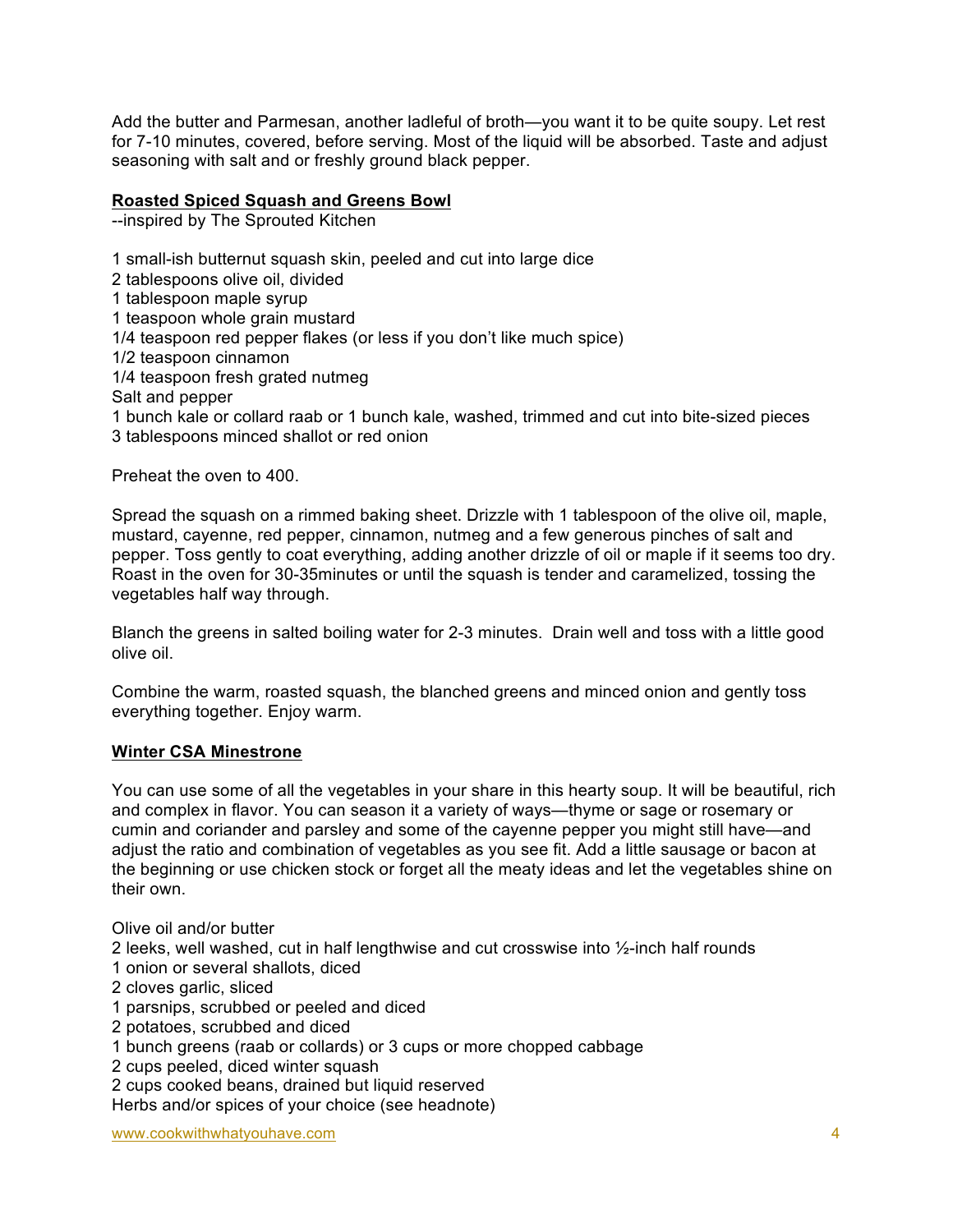Stock, broth and bean cooking liquid and/or water Salt and freshly ground pepper A little cider vinegar Good olive oil for serving

Heat olive oil and/or butter in a large pot and gently sweat the onions, leeks and garlic for 10 or more minutes without browning. If you are using thyme or a bit of sage or rosemary or dry spices or cayenne add them to the cooking alliums.

Then add the potatoes and about 8 cups of liquid and bring to a lively simmer. After a few minutes add the parsnips, squash and beans and cook for another 15 minutes or so at a gently simmer. Add the greens and cook for 7-8 more minutes. The idea is to have all the vegetables tender at about the same time but it doesn't really matter if some of them start breaking down it will just thicken the soup which I happen to like. Taste and season with salt and pepper and vinegar. If the soup is blah you can always add a few teaspoon of soy sauce, a good all purpose dish-finisher!

### **Parsnip and Parsley Hash with Lemon**

This is my favorite way to eat parsnips right now. It takes about 10 minutes—start to finish!

Serves 2

Slice or dice  $\frac{1}{2}$  and onion (or more if you making this for more than 2 people) Grate 5-6 parsnips (or more) on the large holes of a box grater (or in food processor) Chop ½ bunch (or more) of parsley. 2 eggs (you want one egg per person) Lemon juice Salt and pepper Olive oil

Generously coat the largest skillet you have with olive oil and heat over medium-high heat. Add the onion and sauté for just a minute or two. Add the grated parsnips and a few generous pinches of salt and sauté, stirring frequently until browned and almost tender. You may want to cover the pan and you may need to add a bit more oil and/or turn the heat down a bit so they don't burn. When the veggies are almost tender add the chopped parsley and mix well. Now scoot the parsnip mixture to one side of the pan. Add a bit more oil to the open side and fry your eggs there. Drizzle the parsnips mixture with a little lemon juice. When the eggs are cooked to your liking, serve the hash topped with the eggs, which you generously peppered and salted and drizzled with more olive oil.

### **Bruschetta with Stewed Leeks and Goat Cheese**

Serves 4 as a side or appetizer or 2 as a main

You can serve this as a hearty appetizer or first course or even as dinner with a big salad on the side. If you don't have goat cheese on hand, feta would work too or even just cream cheese. Quantities are approximate and feel free to make less or more depending on what you have on hand and/or want to use up.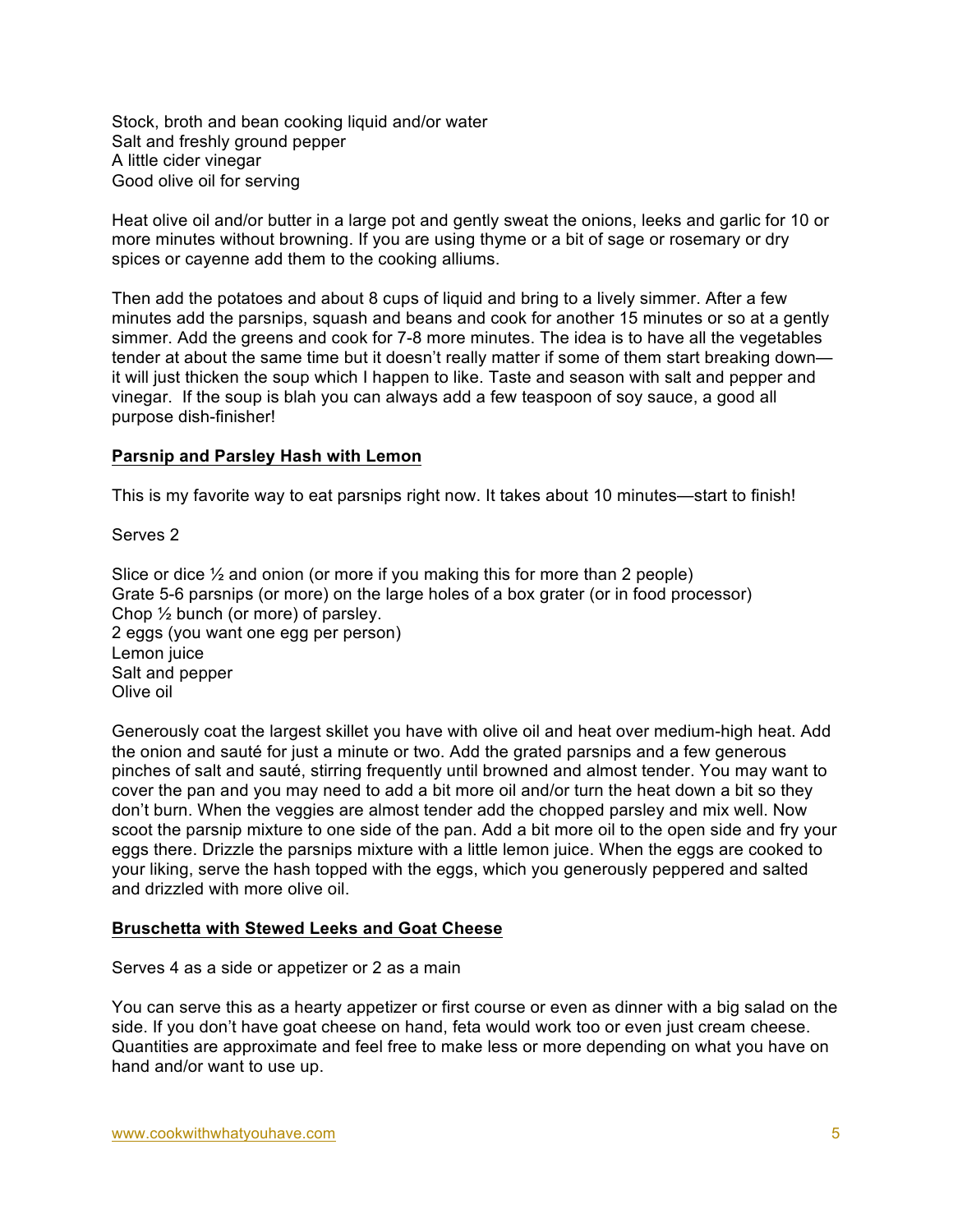3 medium to large leeks (cut off only the top couple of inches that are tough and scruffy. Most of the green part is great to eat) 5 slices good, crusty bread (something like Grand Central Bakery Peasant Levain) 4 ounces soft goat cheese 3 hard-boiled eggs (chopped) 1 teaspoon fresh or dried thyme, minced or crumbled (optional) Salt and pepper 1 tablespoon butter Olive oil Chopped parsley and a drizzle of balsamic vinegar for garnish (optional)

Clean leeks well and cut in half lengthwise then cut into ½ inch half-rounds. Heat butter and a good splash of olive oil in a large sauté pan over med/high heat. Add the leeks when the butter is melted and oil is hot. Stir well to coat, salt generously with a couple of large pinches of kosher salt. Add thyme and stir well. Cook for a few minutes uncovered, then turn the heat down a bit and cover. Check occasionally to make sure the leeks aren't browning or burning. Add a splash of water if they start to stick and turn the heat down a bit more. Cook for about 15 minutes until leeks are meltingly tender, stirring occasionally.

Meanwhile, toast the bread and hard-boil the eggs and peel and chop those. Spread the goat cheese on the bread, arrange stewed leeks on cheese, sprinkle with egg, salt and a couple of grinds of pepper and drizzle a little good olive oil over the whole thing. Sprinkle with parsley and drizzle with balsamic vinegar if you'd like. There is no way to eat this delicately. They make a mess, the toppings fall off. . . . no matter. It's worth it!

### **Caramelized Onion and Potato Tart**

This is a perfect dish for when you have a few modest ingredients (potatoes and onions) but need an elegant/comforting dish. It's just as good (or better) at room temperature.

Serve with simply sautéed raab.

Olive oil 2 large or 3 medium red (or yellow) onions, sliced 1/2 teaspoon finely chopped fresh rosemary Salt and freshly ground pepper, to taste 2 medium red or Yukon gold potatoes, about 3/4 lb., parboiled for about10 minutes, cooled a bit and cut into 1/8 inch thick rounds 2 eggs, lightly beaten 1/2 cup half and half or heavy cream or sour cream or Greek yogurt

Preheat oven to 350 degrees.

Sauté the onions in a large skillet in a bit of olive oil with the rosemary for about 15-20 minutes until tender and beginning to brown. You can certainly cook them longer for an even richer dish but this is sufficient.

Put the onions in a bowl and let cool just a bit. Stir in the remaining ingredients, including the potatoes. Fill the below tart shell with the onion mixture and bake, on a sheet pan to catch any drips, for about 45 minutes until firm, golden and bubbling.

Cool for a few minutes and serve hot or at room temperature.